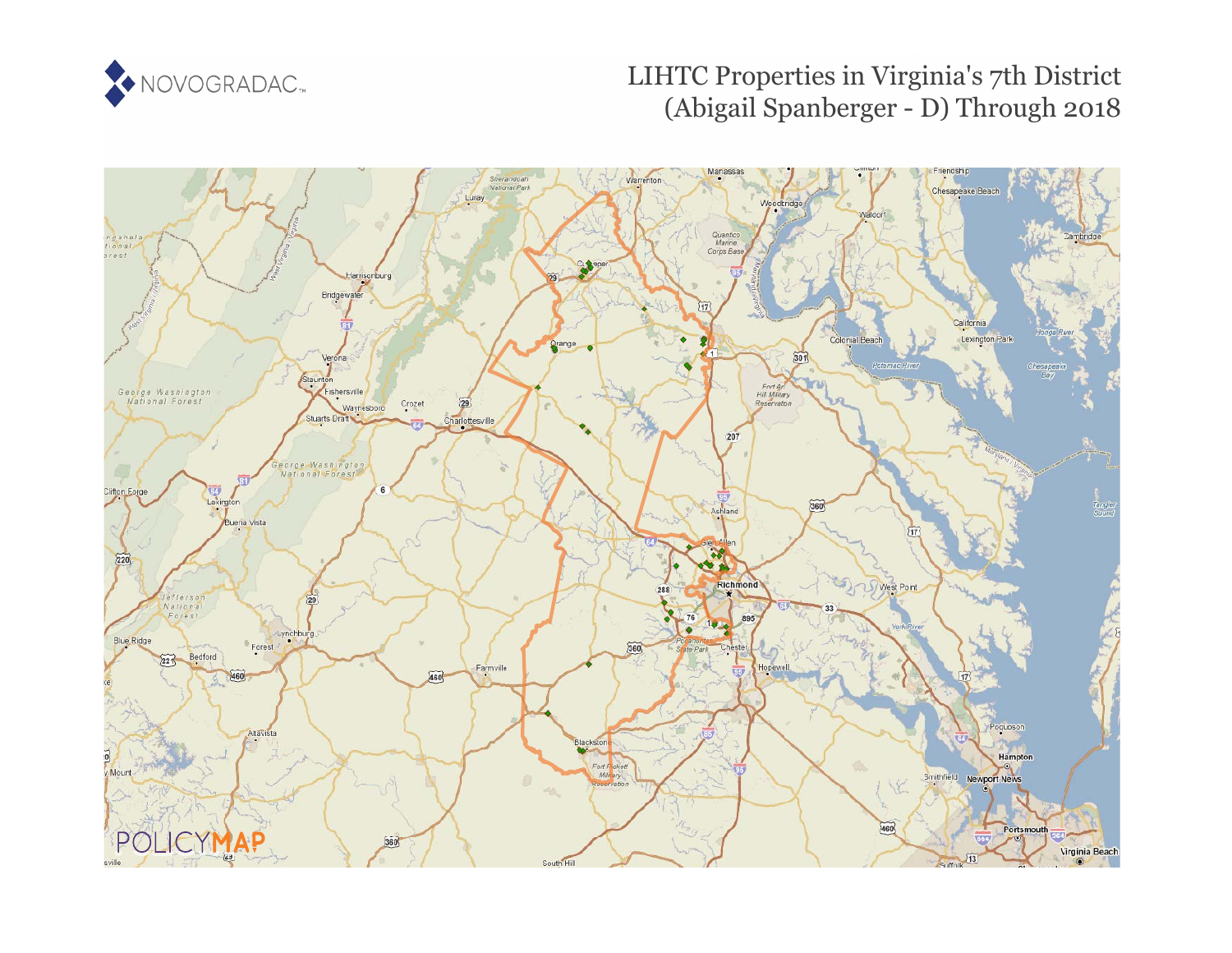| <b>Project Name</b>          | <b>Address</b>                        | <b>City</b>                         | <b>State</b>           | <b>Zip Code</b> | Nonprofit<br><b>Sponsor</b> | <b>Allocation</b><br>Year | <b>Annual</b><br><b>Allocated</b><br><b>Amount</b> | <b>Year Placed</b><br>in Service | <b>Construction Type</b>  | <b>Total</b><br><b>Units</b> | Low<br><b>Income</b><br><b>Units</b> | <b>Rent</b> or<br><b>Income</b><br><b>Ceiling</b> | <b>Credit</b><br>Percentage | Tax-<br><b>Exempt</b><br><b>Bond</b> | <b>HUD Multi-Family</b><br><b>Financing/Rental</b><br><b>Assistance</b> |
|------------------------------|---------------------------------------|-------------------------------------|------------------------|-----------------|-----------------------------|---------------------------|----------------------------------------------------|----------------------------------|---------------------------|------------------------------|--------------------------------------|---------------------------------------------------|-----------------------------|--------------------------------------|-------------------------------------------------------------------------|
| <b>GERMANNA HEIGHTS</b>      | 35059 GERMANNA<br><b>HEIGHTS DR</b>   | <b>LOCUST GROVE</b>                 | VA                     | 22508           | Yes                         | 2002                      | \$245,000                                          | 2004                             | New Construction          | 51                           | 50                                   | 60% AMGI                                          | 70 % present<br>value       | $_{\rm No}$                          | $\mathbf{N}\mathbf{o}$                                                  |
| <b>CREEKPOINTE</b>           | 14600 CREEKPOINTE<br>CIR              | MIDLOTHIAN                          | VA                     | 23114           | No                          | 2001                      | \$550,312                                          | 2004                             | New Construction          | 214                          | 214                                  | 60% AMGI                                          | 30 % present<br>value       | Yes                                  | No                                                                      |
| <b>CULPEPER COMMONS I</b>    | 1301 SPRING MEADOW<br>${\rm LN}$      | <b>CULPEPER</b>                     | VA                     | 22701           | Yes                         | 1997                      | \$934,850                                          | 2004                             | <b>New Construction</b>   | 122                          | 122                                  | 50% AMGI                                          | 70 % present<br>value       | $\mathbf{N}\mathbf{o}$               | No                                                                      |
| GILES                        | 8710 VIRGINIA ST                      | AMELIA                              | VA                     | 23002           | No                          | 1997                      | \$30,635                                           | 2004                             | Acquisition and Rehab 16  |                              | ${\bf 16}$                           | 60% AMGI                                          | 70 % present<br>value       | No                                   | No                                                                      |
| <b>KINGS GRANT</b>           | 2300 GRANTS CIR                       | <b>RICHMOND</b>                     | VA                     | 23238           | No                          | 1996                      | \$81,601                                           | 2004                             | <b>New Construction</b>   | 90                           | 37                                   | 60% AMGI                                          | 30 % present<br>value       | Yes                                  | No                                                                      |
| PARK AT RIDGEDALE            | 5001 RIDGEDALE PKWY                   | NORTH<br><b>CHESTERFIELD</b>        | VA                     | 23234           | No                          | 2002                      | \$264,878                                          | 2004                             | New Construction          | 120                          | 108                                  | 60% AMGI                                          | 30 % present<br>value       | Yes                                  | No                                                                      |
| <b>MARKET SQUARE I</b>       | <b>7300 TAW ST</b>                    | <b>NORTH</b><br><b>CHESTERFIELD</b> | VA                     | 23237           | Yes                         | 1999                      | \$427,040                                          | 2004                             | <b>New Construction</b>   | 63                           | 63                                   | <b>50% AMGI</b>                                   | 70 % present<br>value       | No                                   | $\mathbf{No}$                                                           |
| <b>BELLE COURTS</b>          | 724 BELLE CT                          | <b>CULPEPER</b>                     | VA                     | 22701           | Yes                         | 2002                      | \$429,130                                          | 2005                             | Acquisition and Rehab 154 |                              | 154                                  | <b>50% AMGI</b>                                   | 70 % present<br>value       | $_{\rm No}$                          | Yes                                                                     |
| PINES                        | 8921 CRISMOND LN                      | SPOTSYLVANIA                        | VA                     | 22551           | $\mathbf{N}\mathbf{o}$      | 2003                      | \$125,453                                          | 2005                             | Acquisition and Rehab 46  |                              | 46                                   | 50% AMGI                                          | 70 % present<br>value       | No                                   | No                                                                      |
| <b>MARKET SQUARE II</b>      | <b>7310 TAW ST</b>                    | <b>NORTH</b><br><b>CHESTERFIELD</b> | VA                     | 23237           | Yes                         | 2001                      | \$298,728                                          | 2005                             | <b>New Construction</b>   | 42                           | 42                                   | 50% AMGI                                          | 70 % present<br>value       | No                                   | No                                                                      |
| <b>MEADOWS AT NORTHRIDGE</b> | 1000 CLAIRE TAYLOR<br>CT              | <b>CULPEPER</b>                     | VA                     |                 | No                          | 2003                      | \$325,103                                          | 2006                             | New Construction          | 50                           | 50                                   | 60% AMGI                                          | 70 % present<br>value       | No                                   | No                                                                      |
| <b>ENOCH GEORGE MANOR</b>    | 10231 BRITTANY<br><b>COMMONS BLVD</b> | SPOTSYLVANIA                        | VA                     | 22553           | Yes                         | 2004                      | \$153,448                                          | 2006                             | <b>New Construction</b>   | 60                           | 60                                   | 60% AMGI                                          | 30 % present<br>value       | Yes                                  | No                                                                      |
| <b>GREENS AT NORTHRIDGE</b>  | 1050 CLAIRE TAYLOR CT CULPEPER        |                                     | $\mathbf{V}\mathbf{A}$ | 22701           | $\mathbf{No}$               | 2003                      | \$354,768                                          | 2006                             | New Construction          | 108                          | 108                                  | 60% AMGI                                          | 30 % present<br>value       | Yes                                  | No                                                                      |
| <b>IVY WALK II</b>           | 4800 BURNT OAK DR                     | NORTH<br><b>CHESTERFIELD</b>        | VA                     | 23234           | $\rm No$                    | 2000                      | \$418,633                                          | 2006                             | New Construction          | 122                          | 122                                  | 60% AMGI                                          | 30 % present<br>value       | Yes                                  | No                                                                      |
| <b>MARKET SQUARE III</b>     | 7101 BENSLEY<br><b>COMMONS LN</b>     | <b>NORTH</b><br><b>CHESTERFIELD</b> | VA                     | 23237           | Yes                         | 2004                      | \$561,130                                          | 2006                             | New Construction          | 69                           | 69                                   | <b>50% AMGI</b>                                   | 70 % present<br>value       | $_{\rm No}$                          | No                                                                      |

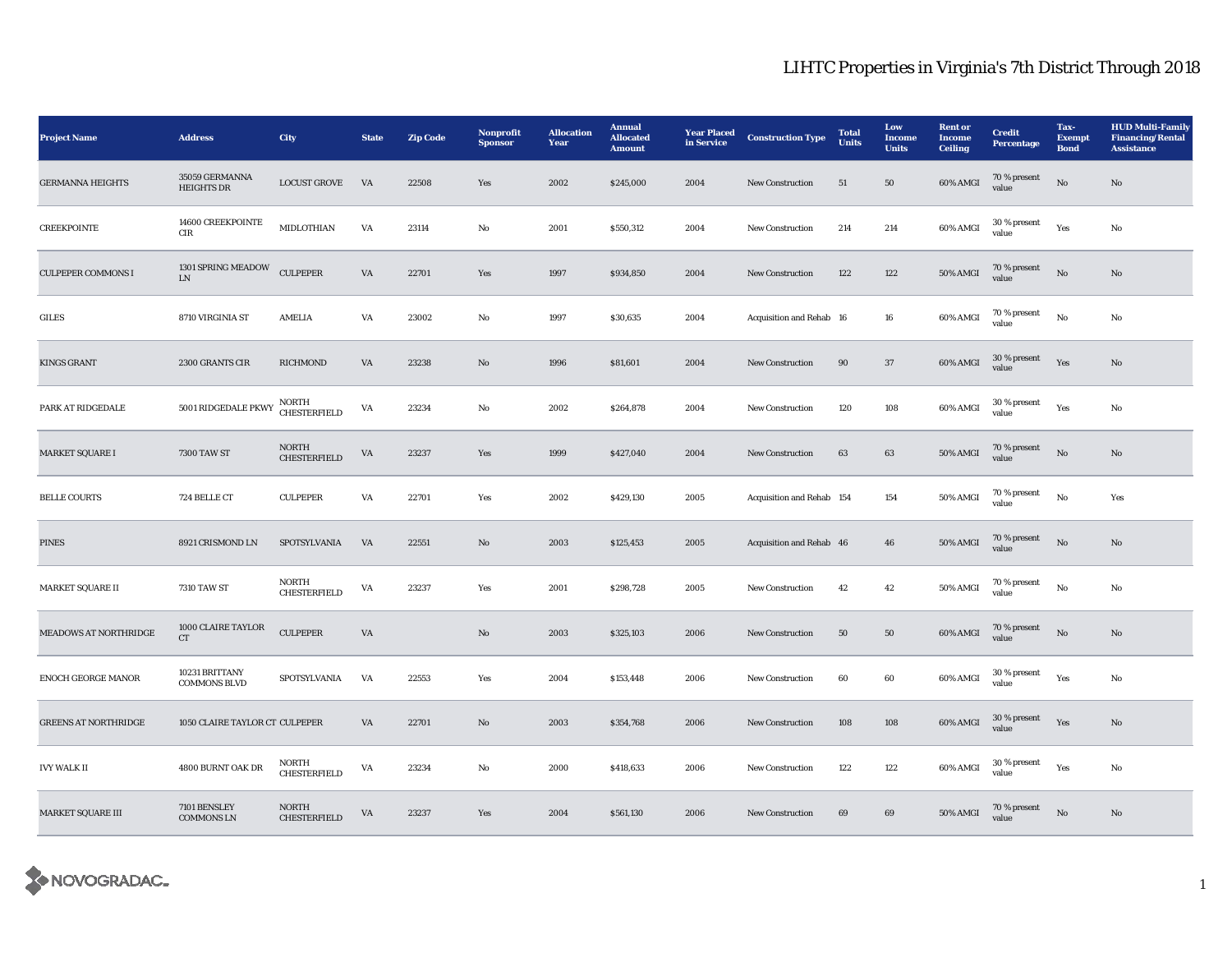| <b>Project Name</b>                         | <b>Address</b>                              | City                                | <b>State</b>           | <b>Zip Code</b> | Nonprofit<br><b>Sponsor</b> | <b>Allocation</b><br>Year | <b>Annual</b><br><b>Allocated</b><br><b>Amount</b> | <b>Year Placed</b><br>in Service | <b>Construction Type</b>  | <b>Total</b><br><b>Units</b> | Low<br><b>Income</b><br><b>Units</b> | <b>Rent or</b><br><b>Income</b><br><b>Ceiling</b> | <b>Credit</b><br>Percentage | Tax-<br><b>Exempt</b><br><b>Bond</b> | <b>HUD Multi-Family</b><br><b>Financing/Rental</b><br><b>Assistance</b> |
|---------------------------------------------|---------------------------------------------|-------------------------------------|------------------------|-----------------|-----------------------------|---------------------------|----------------------------------------------------|----------------------------------|---------------------------|------------------------------|--------------------------------------|---------------------------------------------------|-----------------------------|--------------------------------------|-------------------------------------------------------------------------|
| PLACE ONE LP                                | 4217 SPRENKLE LN                            | RICHMOND                            | VA                     | 23228           | $_{\rm No}$                 | 2005                      | \$156,312                                          | 2006                             | Acquisition and Rehab 114 |                              | 114                                  | 60% AMGI                                          | 30 % present<br>value       | Yes                                  | $_{\rm No}$                                                             |
| <b>IVY WALK I</b>                           | 4800 BURNT OAK DR                           | <b>NORTH</b><br><b>CHESTERFIELD</b> | $\mathbf{V}\mathbf{A}$ | 23234           | No                          | 2000                      | \$420,877                                          | 2007                             | New Construction          | 126                          | 126                                  | 60% AMGI                                          | 30 % present<br>value       | Yes                                  | $\mathbf{No}$                                                           |
| PARHAM PARK PLACE II                        | 7590 E PARHAM RD                            | RICHMOND                            | VA                     | 23294           | Yes                         | 2005                      | \$392,839                                          | 2007                             | New Construction          | $51\,$                       | $51\,$                               | 50% AMGI                                          | 70 % present<br>value       | No                                   | No                                                                      |
| <b>QUARTER MILL</b>                         | 3020 QUARTER CREEK<br>${\rm LN}$            | RICHMOND                            | VA                     | 23294           | No                          | 2005                      | \$785,104                                          | 2007                             | <b>New Construction</b>   | 266                          | 266                                  | 60% AMGI                                          | 30 % present<br>value       | Yes                                  | No                                                                      |
| ATLANTIC AT TWIN HICKORY                    | 5001 HICKORY PARK DR GLEN ALLEN             |                                     | VA                     | 23059           | No                          | 2005                      | \$396,146                                          | 2008                             | New Construction          | 110                          | 110                                  | 60% AMGI                                          | 30 % present<br>value       | Yes                                  | No                                                                      |
| ATLANTIC AT CHARTER COLONY                  | 801 CHARTER COLONY MIDLOTHIAN<br>PKWY       |                                     | VA                     | 23114           | $\mathbf{N}\mathbf{o}$      | 2004                      | \$325,550                                          | 2008                             | New Construction          | 113                          | $113\,$                              | 60% AMGI                                          | $30\,\%$ present<br>value   | Yes                                  | No                                                                      |
| <b>COURTHOUSE GREEN</b>                     | 8132 POOL DR                                | SPOTSYLVANIA                        | VA                     | 22551           | Yes                         | 2005                      | \$188,856                                          | 2008                             | Acquisition and Rehab 40  |                              | 40                                   | 60% AMGI                                          | 70 % present<br>value       | No                                   | No                                                                      |
| <b>VILLAGE AT THE ARBORS</b>                | 5613 CRENSHAW RD                            | RICHMOND                            | VA                     | 23227           | $\mathbf{N}\mathbf{o}$      | 2005                      | \$863,776                                          | 2008                             | Acquisition and Rehab 292 |                              | 291                                  | 60% AMGI                                          | 30 % present<br>value       | Yes                                  | No                                                                      |
| <b>COLE HARBOUR</b>                         | 1136 COLE HARBOR RD BLACKSTONE              |                                     | VA                     | 23824           | Yes                         | 2007                      | \$162,156                                          | 2009                             | Acquisition and Rehab 36  |                              | ${\bf 36}$                           | 60% AMGI                                          | 70 % present<br>value       | No                                   | No                                                                      |
| WOODMAN WEST                                | 1907 BLACKBURN RD                           | <b>GLEN ALLEN</b>                   | VA                     | 23060           | $\mathbf{N}\mathbf{o}$      | 2008                      | \$438,649                                          | 2009                             | Acquisition and Rehab 197 |                              | 195                                  | 60% AMGI                                          | 30 % present<br>value       | Yes                                  | Yes                                                                     |
| <b>SPICER'S MILL</b>                        | 128 PARK ST                                 | ORANGE                              | VA                     | 22960           | Yes                         | 2006                      | \$177,872                                          | 2009                             | Acquisition and Rehab 40  |                              | 40                                   | 60% AMGI                                          | 70 % present<br>value       | No                                   | No                                                                      |
| ATLANTIC AT BROOK RUN                       | 6000 BROOK RD                               | RICHMOND                            | VA                     | 23227           | Yes                         | 2007                      | \$655,000                                          | 2010                             | <b>New Construction</b>   | 120                          | 120                                  | 60% AMGI                                          | 70 % present<br>value       | No                                   | No                                                                      |
| MEADOWBROOK HEIGHTS                         | 501 MEADOWBROOK DR CULPEPER<br><b>APT A</b> |                                     | VA                     | 22701           | Yes                         | 2008                      | \$230,159                                          | 2010                             | Acquisition and Rehab 42  |                              | 42                                   | 60% AMGI                                          | 70 % present<br>value       | No                                   | No                                                                      |
| <b>EPWORTH MANOR</b>                        | 112 CAMMACK ST                              | <b>LOUISA</b>                       | VA                     | 23093           | Yes                         | 2009                      | \$136,989                                          | 2012                             | Acquisition and Rehab 61  |                              | 61                                   | <b>50% AMGI</b>                                   | 30 % present<br>value       | Yes                                  | Yes                                                                     |
| MEADOW RUN (ORANGE COUNTY) 600 KNIGHTING RD |                                             | GORDONSVILLE                        | VA                     | 22942           | Yes                         | 2011                      | \$243,902                                          | 2013                             | Acquisition and Rehab 43  |                              | 43                                   | 60% AMGI                                          | 70 % present<br>value       | No                                   | No                                                                      |

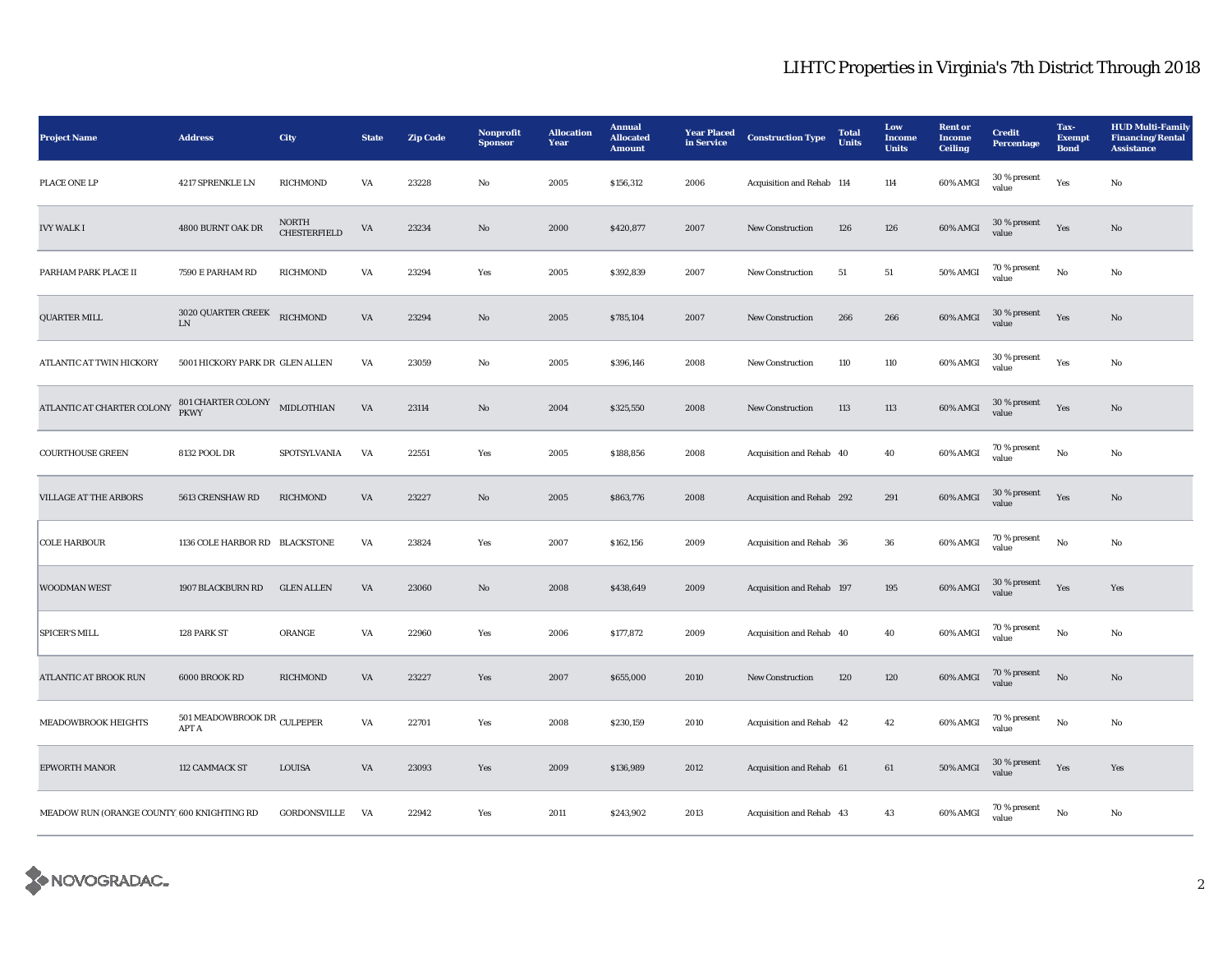| <b>Project Name</b>                    | <b>Address</b>                         | City                                | <b>State</b>           | <b>Zip Code</b> | Nonprofit<br><b>Sponsor</b> | <b>Allocation</b><br>Year | <b>Annual</b><br><b>Allocated</b><br><b>Amount</b> | <b>Year Placed</b><br>in Service | <b>Construction Type</b>  | <b>Total</b><br><b>Units</b> | Low<br>Income<br><b>Units</b> | <b>Rent</b> or<br><b>Income</b><br><b>Ceiling</b> | <b>Credit</b><br><b>Percentage</b> | Tax-<br><b>Exempt</b><br><b>Bond</b> | <b>HUD Multi-Family</b><br><b>Financing/Rental</b><br><b>Assistance</b> |
|----------------------------------------|----------------------------------------|-------------------------------------|------------------------|-----------------|-----------------------------|---------------------------|----------------------------------------------------|----------------------------------|---------------------------|------------------------------|-------------------------------|---------------------------------------------------|------------------------------------|--------------------------------------|-------------------------------------------------------------------------|
| <b>CROWN SQUARE</b>                    | 4050A TANGLE DR                        | RICHMOND                            | VA                     | 23228           |                             | 1992                      | \$24,631                                           | 1994                             | Acquisition and Rehab 91  |                              | 64                            |                                                   | 30 % present<br>value              | Yes                                  |                                                                         |
| MEADOWS AT SALEM RUN<br><b>SENIORS</b> | 5713 CASTLEBRIDGE RD FREDERICKSBURG VA |                                     |                        | 22407           | No                          | 1995                      | \$470,024                                          | 1997                             | <b>New Construction</b>   | 100                          | 100                           | 60% AMGI                                          | 70 % present<br>value              | No                                   | No                                                                      |
| <b>MALLARD COVE I</b>                  | 4123 MALLARD<br><b>LANDING CIR</b>     | MIDLOTHIAN                          | VA                     | 23112           | No                          | 1990                      | \$764,218                                          | 1997                             | <b>New Construction</b>   | 144                          | 144                           | 60% AMGI                                          | 70 % present<br>value              | No                                   | No                                                                      |
| <b>GREENS OF SALEM RUN</b>             | 5600 SALEM RUN BLVD FREDERICKSBURG VA  |                                     |                        | 22407           | No                          | 1997                      | \$651,180                                          | 1998                             | New Construction          | 200                          | 200                           | 60% AMGI                                          | 30 % present<br>value              | Yes                                  | No                                                                      |
| <b>SALEM RUN II</b>                    | 5715 CASTLEBRIDGE RD FREDERICKSBURG VA |                                     |                        | 22407           | $\mathbf{N}\mathbf{o}$      | 1997                      | \$610,017                                          | 1998                             | <b>New Construction</b>   | 108                          | 108                           | 60% AMGI                                          | 70 % present<br>value              | $\rm \bf No$                         | $\mathbf{No}$                                                           |
| <b>DEERFIELD APTS</b>                  | 1651 W MARYLAND AVE CREWE              |                                     | VA                     | 23930           | No                          | 1991                      | \$54,410                                           | 1998                             | <b>New Construction</b>   | 39                           | 39                            | 60% AMGI                                          | $70$ % present<br>value            | No                                   | No                                                                      |
| <b>CREEKSIDE MANOR</b>                 | 1601 LAKESIDE AVENUE RICHMOND          |                                     | VA                     | 23228           | Yes                         | 2014                      | \$200,000                                          | 1999                             | Acquisition and Rehab 97  |                              | $\bf{95}$                     | 60% AMGI                                          | 70 % present<br>value              | Yes                                  | $\mathbf{No}$                                                           |
| <b>CULPEPER COMMONS II</b>             | 1301 SPRING MEADOW<br>LN               | <b>CULPEPER</b>                     | VA                     | 22701           | Yes                         | 1998                      | \$148,737                                          | 1999                             | New Construction          | 20                           | 20                            | 50% AMGI                                          | 70 % present<br>value              | $_{\rm No}$                          | No                                                                      |
| NOTTOWAY MANOR                         | 509 NOTTOWAY AVE                       | <b>BLACKSTONE</b>                   | $\mathbf{V}\mathbf{A}$ | 23824           | $\mathbf{N}\mathbf{o}$      | 1997                      | \$36,225                                           | 1999                             | Acquisition and Rehab 28  |                              | 28                            | 60% AMGI                                          | 70 % present<br>value              | No                                   | $\mathbf{No}$                                                           |
| <b>OAKBROOK TERRACE</b>                | 109 OAKBROOK DR                        | ORANGE                              | VA                     | 22960           | No                          | 1996                      | \$547,994                                          | 1999                             | New Construction          | 80                           | 80                            | $50\%$ AMGI                                       | $70\,\%$ present<br>value          | No                                   | No                                                                      |
| SOUTHPOINTE LANDING                    | 2809 CAMBERWELL RD                     | <b>NORTH</b><br><b>CHESTERFIELD</b> | VA                     | 23234           | $\mathbf{N}\mathbf{o}$      | 1998                      | \$375,219                                          | 1999                             | Acquisition and Rehab 192 |                              | 192                           | 50% AMGI                                          | 70 % present<br>value              | $\rm \bf No$                         | $\mathbf{No}$                                                           |
| <b>SALEM RUN I</b>                     | 5715 CASTLEBRIDGE RD FREDERICKSBURG VA |                                     |                        | 22407           | No                          | 1994                      | \$858,869                                          | 1999                             | <b>New Construction</b>   | 160                          | 160                           | 60% AMGI                                          | 70 % present<br>value              | No                                   | No                                                                      |
| <b>WINDOVER VILLAS</b>                 | 10710 WHITE OAK CT                     | FREDERICKSBURG VA                   |                        | 22407           | No                          | 1995                      | \$721,800                                          | 1999                             | New Construction          | 90                           | 90                            | 60% AMGI                                          | $70\,\%$ present<br>value          | No                                   | No                                                                      |
| <b>KINGS CREST</b>                     | 11500 KINGS CREST CT FREDERICKSBURG VA |                                     |                        | 22407           | Yes                         | 1998                      | \$455,274                                          | 2000                             | <b>New Construction</b>   | 100                          | 99                            | 50% AMGI                                          | 70 % present<br>value              | $_{\rm No}$                          | No                                                                      |
| PARHAM PARK PLACE I                    | 7600 E PARHAM RD                       | RICHMOND                            | VA                     | 23294           | Yes                         | 1997                      | \$486,475                                          | 2000                             | <b>New Construction</b>   | 86                           | 85                            | 50% AMGI                                          | 70 % present<br>value              | $\mathbf{N}\mathbf{o}$               | No                                                                      |

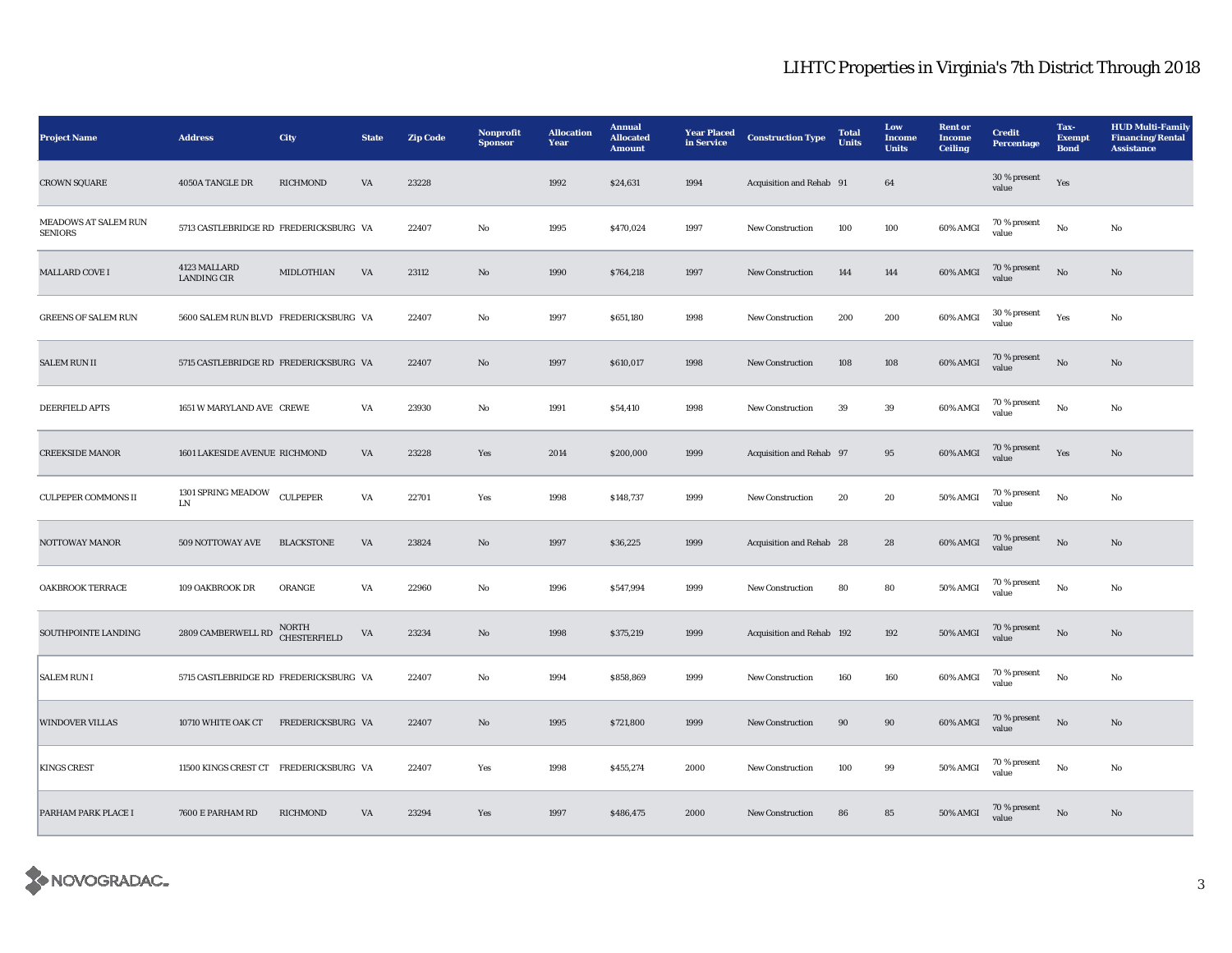| <b>Project Name</b>                      | <b>Address</b>                             | City              | <b>State</b> | <b>Zip Code</b> | Nonprofit<br><b>Sponsor</b> | <b>Allocation</b><br>Year | <b>Annual</b><br><b>Allocated</b><br><b>Amount</b> | <b>Year Placed</b><br>in Service | <b>Construction Type</b>  | <b>Total</b><br><b>Units</b> | Low<br><b>Income</b><br><b>Units</b> | <b>Rent or</b><br>Income<br><b>Ceiling</b> | <b>Credit</b><br>Percentage          | Tax-<br><b>Exempt</b><br><b>Bond</b> | <b>HUD Multi-Family</b><br><b>Financing/Rental</b><br><b>Assistance</b> |
|------------------------------------------|--------------------------------------------|-------------------|--------------|-----------------|-----------------------------|---------------------------|----------------------------------------------------|----------------------------------|---------------------------|------------------------------|--------------------------------------|--------------------------------------------|--------------------------------------|--------------------------------------|-------------------------------------------------------------------------|
| <b>GENITO GLEN</b>                       | 4041 HAILEY CRESCENT $\,$ MIDLOTHIAN<br>DR |                   | VA           | 23112           | No                          | 1997                      | \$443,228                                          | 2000                             | New Construction          | 102                          | 102                                  | 50% AMGI                                   | 70 % present<br>value                | No                                   | No                                                                      |
| MALLARD COVE II                          | 4123 MALLARD<br><b>LANDING CIR</b>         | MIDLOTHIAN        | VA           | 23112           | $\mathbf{N}\mathbf{o}$      | 1994                      | \$462,565                                          | 2000                             | New Construction          | 108                          | 108                                  | 60% AMGI                                   | 70 % present<br>value                | $\mathbf{N}\mathbf{o}$               | $\mathbf{N}\mathbf{o}$                                                  |
| MOUNTAIN RUN                             | 600 CLAIRE PAIGE WAY CULPEPER              |                   | VA           | 22701           | No                          | 1998                      | \$102,914                                          | 2000                             | New Construction          | 50                           | 50                                   | 50% AMGI                                   | 70 % present<br>value                | $_{\rm No}$                          | No                                                                      |
| <b>BELLEVIEW SENIORS</b>                 | <b>222 BELLEVIEW AVE</b>                   | ORANGE            | VA           | 22960           | $\mathbf{N}\mathbf{o}$      | 2000                      | \$152,470                                          | 2001                             | Acquisition and Rehab 36  |                              | 36                                   | 60% AMGI                                   | Both 30% and<br>70% present<br>value | No                                   | No                                                                      |
| <b>BELLEVIEW APTS</b>                    | 222 BELLEVIEW AVE                          | ORANGE            | VA           | 22960           | No                          | 1999                      | \$32,280                                           | 2001                             | Acquisition and Rehab 12  |                              | 12                                   |                                            | Both 30% and<br>70% present<br>value | No                                   |                                                                         |
| <b>CREWE VILLAGE</b>                     | 1606 W CAROLINA AVE CREWE                  |                   | VA           | 23930           | $\rm No$                    | 2000                      | \$102,974                                          | 2001                             | Acquisition and Rehab 40  |                              | 40                                   | 60% AMGI                                   | 70 % present<br>value                | $_{\rm No}$                          | $\rm No$                                                                |
| MEADOWS AT SALEM RUN II                  | 5711 CASTLEBRIDGE RD FREDERICKSBURG VA     |                   |              | 22407           | Yes                         | 1996                      | \$387,127                                          | 2001                             | New Construction          | 80                           | 80                                   | 50% AMGI                                   | 70 % present<br>value                | No                                   | No                                                                      |
| <b>MAGNOLIA PLACE</b>                    | 701 CHURCH ST                              | <b>BLACKSTONE</b> | VA           | 23824           | $\mathbf{No}$               | 2001                      | \$66,184                                           | 2002                             | Acquisition and Rehab 56  |                              | 56                                   | 60% AMGI                                   | 70 % present<br>value                | $\rm No$                             | $\mathbf{No}$                                                           |
| HOPE VILLAGE (HENRICO COUNT 1605 HOPE RD |                                            | <b>GLEN ALLEN</b> | VA           | 23060           | $_{\rm No}$                 | 2001                      | \$204,104                                          | 2002                             | Acquisition and Rehab 100 |                              | 100                                  | 60% AMGI                                   | 30 % present<br>value                | Yes                                  | Yes                                                                     |
| OVERLOOK AT BROOK RUN I                  | 1841 CLIFFBROOK LN                         | <b>RICHMOND</b>   | VA           | 23227           | No                          | 2000                      | \$410,560                                          | 2002                             | <b>New Construction</b>   | 156                          | 156                                  | 60% AMGI                                   | $30\,\%$ present<br>value            | Yes                                  | No                                                                      |
| <b>RICHFIELD PLACE</b>                   | 5810 BILLINGSLY CT                         | <b>RICHMOND</b>   | VA           | 23227           | No                          | 2000                      | \$430,030                                          | 2002                             | Acquisition and Rehab 266 |                              | 266                                  | 60% AMGI                                   | 30 % present<br>value                | Yes                                  | No                                                                      |
| ANN WINGFIELD COMMONS                    | 201 N E ST                                 | <b>CULPEPER</b>   | VA           | 22701           | Yes                         | 2001                      | \$327,405                                          | 2003                             | Acquisition and Rehab 33  |                              | 33                                   | 60% AMGI                                   | 70 % present<br>value                | No                                   | No                                                                      |
| <b>OVERLOOK AT BROOK RUN II</b>          | 5400 MONTBROOK CIR RICHMOND                |                   | VA           | 23227           | $_{\rm No}$                 | 2001                      | \$328,082                                          | 2003                             | New Construction          | 126                          | 126                                  | 60% AMGI                                   | 30 % present<br>value                | Yes                                  | No                                                                      |
| ROUND HILL MEADOWS                       | <b>RADNEY RD</b>                           | ORANGE            | VA           |                 | $\rm No$                    | 2011                      | \$565,010                                          | 2014                             | <b>New Construction</b>   | 60                           | 60                                   | 60% AMGI                                   | 70 % present<br>value                | $\rm \bf No$                         | $\mathbf{N}\mathbf{o}$                                                  |
| <b>BROOK CREEK CROSSING</b>              | 500 COLTON CREEK RD MIDLOTHIAN             |                   | VA           | 23113           | No                          | 2012                      | \$735,000                                          | 2014                             | <b>New Construction</b>   | 70                           | 70                                   | 60% AMGI                                   | 70 % present<br>value                | No                                   | No                                                                      |